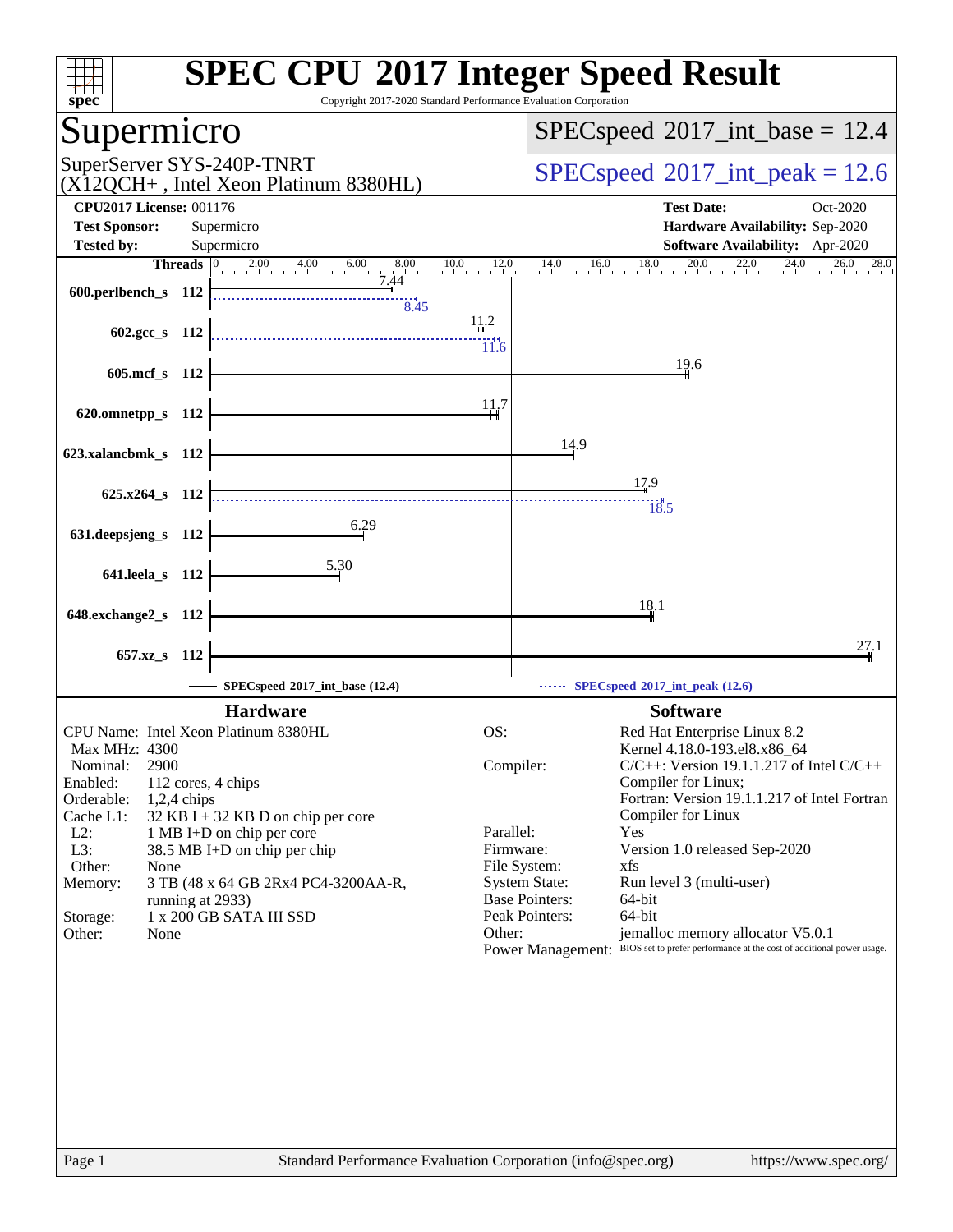

Copyright 2017-2020 Standard Performance Evaluation Corporation

### Supermicro

(X12QCH+ , Intel Xeon Platinum 8380HL)

 $SPECspeed^{\circ}2017\_int\_base = 12.4$  $SPECspeed^{\circ}2017\_int\_base = 12.4$ 

SuperServer SYS-240P-TNRT  $SPPC speed^{\circ}2017$  int peak = 12.6

**[CPU2017 License:](http://www.spec.org/auto/cpu2017/Docs/result-fields.html#CPU2017License)** 001176 **[Test Date:](http://www.spec.org/auto/cpu2017/Docs/result-fields.html#TestDate)** Oct-2020 **[Test Sponsor:](http://www.spec.org/auto/cpu2017/Docs/result-fields.html#TestSponsor)** Supermicro **[Hardware Availability:](http://www.spec.org/auto/cpu2017/Docs/result-fields.html#HardwareAvailability)** Sep-2020 **[Tested by:](http://www.spec.org/auto/cpu2017/Docs/result-fields.html#Testedby)** Supermicro **[Software Availability:](http://www.spec.org/auto/cpu2017/Docs/result-fields.html#SoftwareAvailability)** Apr-2020

#### **[Results Table](http://www.spec.org/auto/cpu2017/Docs/result-fields.html#ResultsTable)**

|                                     | <b>Base</b>    |                |       |                |       |                |       | <b>Peak</b>    |                |              |                |              |                |              |
|-------------------------------------|----------------|----------------|-------|----------------|-------|----------------|-------|----------------|----------------|--------------|----------------|--------------|----------------|--------------|
| <b>Benchmark</b>                    | <b>Threads</b> | <b>Seconds</b> | Ratio | <b>Seconds</b> | Ratio | <b>Seconds</b> | Ratio | <b>Threads</b> | <b>Seconds</b> | <b>Ratio</b> | <b>Seconds</b> | <b>Ratio</b> | <b>Seconds</b> | <b>Ratio</b> |
| 600.perlbench s                     | 112            | 239            | 7.44  | 239            | 7.42  | 238            | 7.46  | 112            | 210            | 8.45         | 211            | 8.43         | 210            | 8.47         |
| $602.\text{gcc}\_\text{s}$          | 112            | 356            | 11.2  | 362            | 11.0  | 356            | 11.2  | 112            | 347            | 11.5         | 342            | <b>11.6</b>  | 336            | 11.9         |
| $605$ .mcf s                        | 112            | 240            | 19.6  | 242            | 19.5  | 241            | 19.6  | 112            | 240            | 19.6         | 242            | 19.5         | 241            | <u>19.6</u>  |
| 620.omnetpp_s                       | 112            | 139            | 11.7  | 142            | 11.5  | 138            | 11.8  | 112            | <u> 139</u>    | 11.7         | 142            | 11.5         | 138            | 11.8         |
| 623.xalancbmk s                     | 112            | 95.2           | 14.9  | 95.0           | 14.9  | 95.0           | 14.9  | 112            | 95.2           | 14.9         | 95.0           | 14.9         | 95.0           | 14.9         |
| 625.x264 s                          | 112            | 98.7           | 17.9  | 98.4           | 17.9  | 99.0           | 17.8  | 112            | 95.4           | 18.5         | 95.3           | 18.5         | 95.0           | 18.6         |
| 631.deepsjeng_s                     | 112            | 228            | 6.29  | 228            | 6.28  | 228            | 6.29  | 112            | 228            | 6.29         | 228            | 6.28         | 228            | 6.29         |
| 641.leela s                         | 112            | 322            | 5.30  | 322            | 5.29  | 322            | 5.30  | 112            | 322            | 5.30         | 322            | 5.29         | 322            | 5.30         |
| 648.exchange2_s                     | 112            | 163            | 18.1  | 162            | 18.2  | 162            | 18.1  | 112            | 163            | 18.1         | 162            | 18.2         | <b>162</b>     | <u>18.1</u>  |
| $657.xz$ s                          | 112            | 228            | 27.1  | 229            | 27.0  | 229            | 27.1  | 112            | 228            | 27.1         | 229            | 27.0         | 229            | 27.1         |
| $SPECspeed*2017$ int base =<br>12.4 |                |                |       |                |       |                |       |                |                |              |                |              |                |              |

**[SPECspeed](http://www.spec.org/auto/cpu2017/Docs/result-fields.html#SPECspeed2017intpeak)[2017\\_int\\_peak =](http://www.spec.org/auto/cpu2017/Docs/result-fields.html#SPECspeed2017intpeak) 12.6**

Results appear in the [order in which they were run.](http://www.spec.org/auto/cpu2017/Docs/result-fields.html#RunOrder) Bold underlined text [indicates a median measurement](http://www.spec.org/auto/cpu2017/Docs/result-fields.html#Median).

#### **[Compiler Notes](http://www.spec.org/auto/cpu2017/Docs/result-fields.html#CompilerNotes)**

The inconsistent Compiler version information under Compiler Version section is due to a discrepancy in Intel Compiler. The correct version of C/C++ compiler is: Version 19.1.1.217 Build 20200306 Compiler for Linux The correct version of Fortran compiler is: Version 19.1.1.217 Build 20200306 Compiler for Linux

#### **[Operating System Notes](http://www.spec.org/auto/cpu2017/Docs/result-fields.html#OperatingSystemNotes)**

Stack size set to unlimited using "ulimit -s unlimited"

#### **[Environment Variables Notes](http://www.spec.org/auto/cpu2017/Docs/result-fields.html#EnvironmentVariablesNotes)**

```
Environment variables set by runcpu before the start of the run:
KMP AFFINITY = "granularity=fine, scatter"
LD_LIBRARY_PATH = "/home/cpu2017/lib/intel64:/home/cpu2017/je5.0.1-64"
MALLOC_CONF = "retain:true"
OMP_STACKSIZE = "192M"
```
#### **[General Notes](http://www.spec.org/auto/cpu2017/Docs/result-fields.html#GeneralNotes)**

 Binaries compiled on a system with 1x Intel Core i9-7980XE CPU + 64GB RAM memory using Redhat Enterprise Linux 8.0 Transparent Huge Pages enabled by default Prior to runcpu invocation Filesystem page cache synced and cleared with:<br>sync: echo 3> /proc/sys/vm/drop\_caches /proc/sys/vm/drop\_caches

**(Continued on next page)**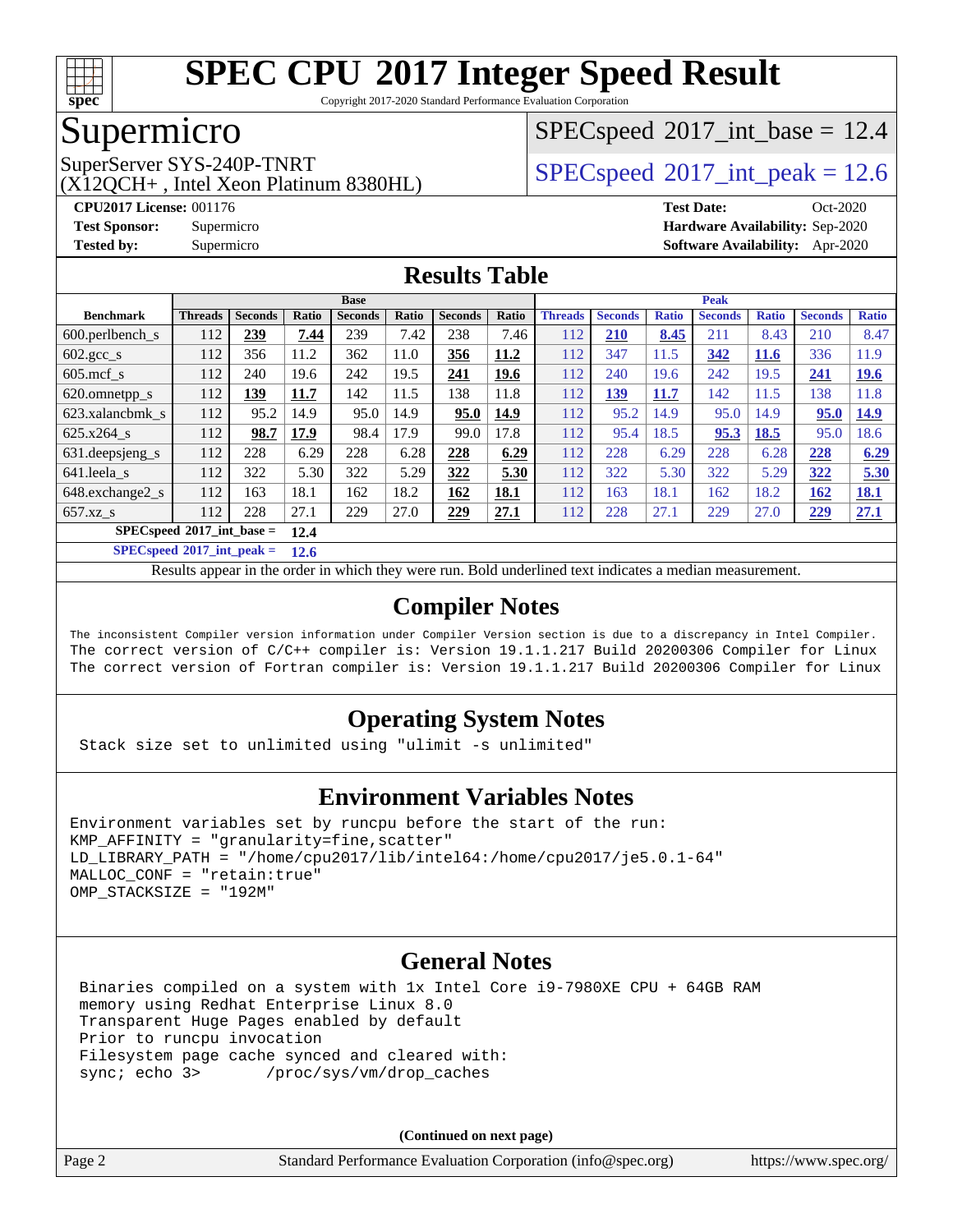

Copyright 2017-2020 Standard Performance Evaluation Corporation

### Supermicro

 $SPECspeed^{\circ}2017\_int\_base = 12.4$  $SPECspeed^{\circ}2017\_int\_base = 12.4$ 

(X12QCH+ , Intel Xeon Platinum 8380HL)

SuperServer SYS-240P-TNRT  $\vert$  [SPECspeed](http://www.spec.org/auto/cpu2017/Docs/result-fields.html#SPECspeed2017intpeak)®[2017\\_int\\_peak = 1](http://www.spec.org/auto/cpu2017/Docs/result-fields.html#SPECspeed2017intpeak)2.6

**[Tested by:](http://www.spec.org/auto/cpu2017/Docs/result-fields.html#Testedby)** Supermicro **[Software Availability:](http://www.spec.org/auto/cpu2017/Docs/result-fields.html#SoftwareAvailability)** Apr-2020

**[CPU2017 License:](http://www.spec.org/auto/cpu2017/Docs/result-fields.html#CPU2017License)** 001176 **[Test Date:](http://www.spec.org/auto/cpu2017/Docs/result-fields.html#TestDate)** Oct-2020 **[Test Sponsor:](http://www.spec.org/auto/cpu2017/Docs/result-fields.html#TestSponsor)** Supermicro **[Hardware Availability:](http://www.spec.org/auto/cpu2017/Docs/result-fields.html#HardwareAvailability)** Sep-2020

#### **[General Notes \(Continued\)](http://www.spec.org/auto/cpu2017/Docs/result-fields.html#GeneralNotes)**

 NA: The test sponsor attests, as of date of publication, that CVE-2017-5754 (Meltdown) is mitigated in the system as tested and documented. Yes: The test sponsor attests, as of date of publication, that CVE-2017-5753 (Spectre variant 1) is mitigated in the system as tested and documented. Yes: The test sponsor attests, as of date of publication, that CVE-2017-5715 (Spectre variant 2) is mitigated in the system as tested and documented. jemalloc, a general purpose malloc implementation built with the RedHat Enterprise 7.5, and the system compiler gcc 4.8.5 sources available from jemalloc.net or<https://github.com/jemalloc/jemalloc/releases> **[Platform Notes](http://www.spec.org/auto/cpu2017/Docs/result-fields.html#PlatformNotes)** BIOS Settings: Power Technology = Custom Power Performance Tuning = BIOS Controls EPB ENERGY\_PERF\_BIAS\_CFG mode = Performance Hyper-Threading = Disable Stale AtoS = Disable Patrol Scrub = Disable Sysinfo program /home/cpu2017/bin/sysinfo Rev: r6365 of 2019-08-21 295195f888a3d7edb1e6e46a485a0011 running on X12QCH-01 Tue Oct 13 01:57:19 2020 SUT (System Under Test) info as seen by some common utilities. For more information on this section, see <https://www.spec.org/cpu2017/Docs/config.html#sysinfo> From /proc/cpuinfo model name : Intel(R) Xeon(R) Platinum 8380HL CPU @ 2.90GHz 4 "physical id"s (chips) 112 "processors" cores, siblings (Caution: counting these is hw and system dependent. The following excerpts from /proc/cpuinfo might not be reliable. Use with caution.) cpu cores : 28 siblings : 28 physical 0: cores 0 1 2 3 4 5 6 8 9 10 11 12 13 14 16 17 18 19 20 21 22 24 25 26 27 28 29 30 physical 1: cores 0 1 2 3 4 5 6 8 9 10 11 12 13 14 16 17 18 19 20 21 22 24 25 26 27 28 29 30 physical 2: cores 0 1 2 3 4 5 6 8 9 10 11 12 13 14 16 17 18 19 20 21 22 24 25 26 27 28 29 30 physical 3: cores 0 1 2 3 4 5 6 8 9 10 11 12 13 14 16 17 18 19 20 21 22 24 25 26 27 28 29 30 From lscpu: **(Continued on next page)**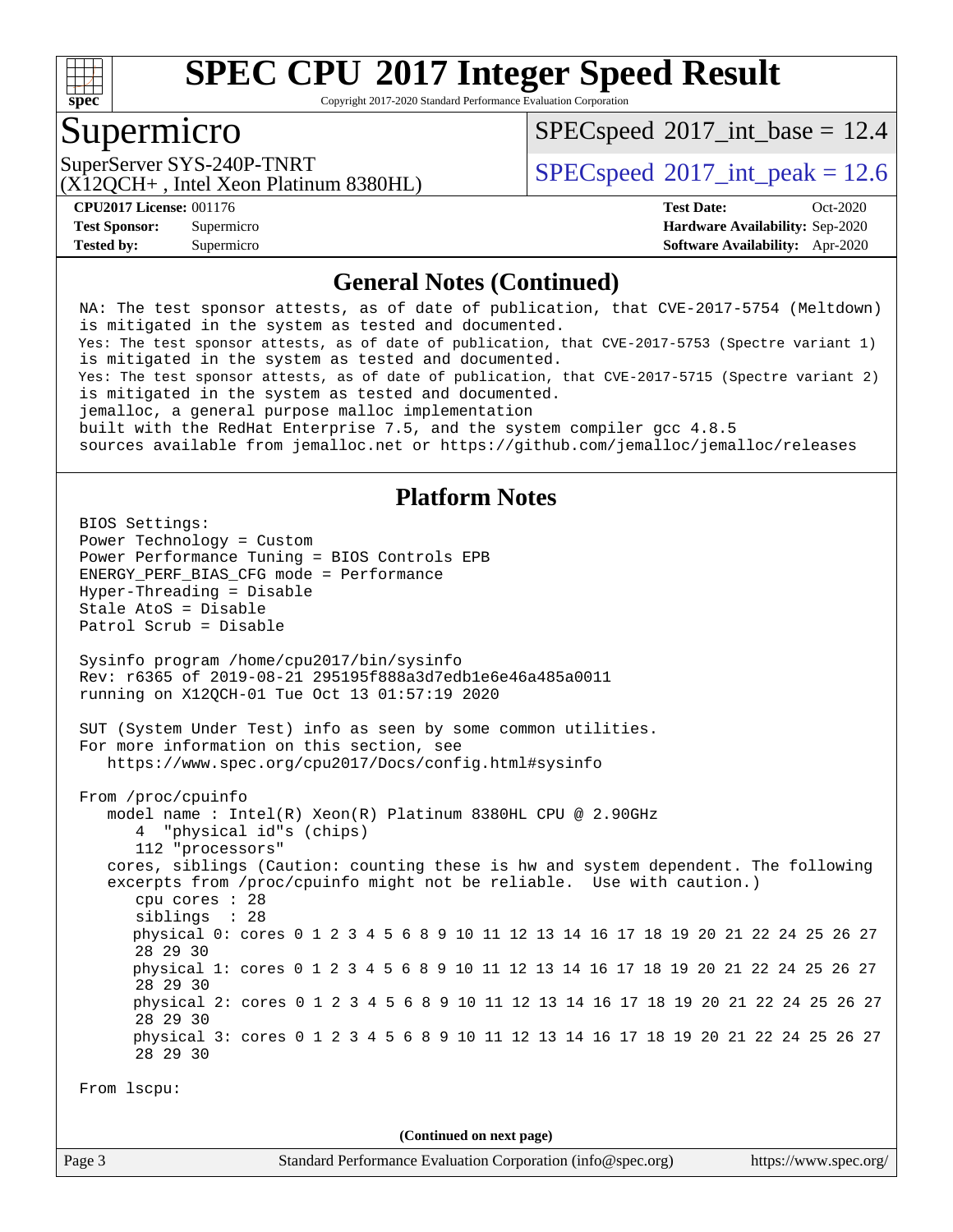

Copyright 2017-2020 Standard Performance Evaluation Corporation

### Supermicro

 $SPEC speed$ <sup>®</sup> $2017$ \_int\_base = 12.4

(X12QCH+ , Intel Xeon Platinum 8380HL)

SuperServer SYS-240P-TNRT  $SPI20CH_{\perp}$  Jatel Yoga Platinum 8380H

**[Tested by:](http://www.spec.org/auto/cpu2017/Docs/result-fields.html#Testedby)** Supermicro **[Software Availability:](http://www.spec.org/auto/cpu2017/Docs/result-fields.html#SoftwareAvailability)** Apr-2020

**[CPU2017 License:](http://www.spec.org/auto/cpu2017/Docs/result-fields.html#CPU2017License)** 001176 **[Test Date:](http://www.spec.org/auto/cpu2017/Docs/result-fields.html#TestDate)** Oct-2020 **[Test Sponsor:](http://www.spec.org/auto/cpu2017/Docs/result-fields.html#TestSponsor)** Supermicro **[Hardware Availability:](http://www.spec.org/auto/cpu2017/Docs/result-fields.html#HardwareAvailability)** Sep-2020

#### **[Platform Notes \(Continued\)](http://www.spec.org/auto/cpu2017/Docs/result-fields.html#PlatformNotes)**

| Architecture:<br>$CPU$ op-mode( $s$ ):         | x86_64<br>$32$ -bit, $64$ -bit                                                         |
|------------------------------------------------|----------------------------------------------------------------------------------------|
| Byte Order:                                    | Little Endian                                                                          |
| CPU(s):                                        | 112                                                                                    |
| On-line CPU(s) list: $0-111$                   |                                                                                        |
| Thread(s) per core:                            | 1                                                                                      |
| $Core(s)$ per socket:                          | 28                                                                                     |
| Socket(s):                                     | $\overline{4}$                                                                         |
| NUMA $node(s)$ :                               | 4                                                                                      |
| Vendor ID:                                     | GenuineIntel                                                                           |
| CPU family:                                    | 6                                                                                      |
| Model:                                         | 85                                                                                     |
| Model name:                                    | Intel(R) Xeon(R) Platinum 8380HL CPU @ 2.90GHz                                         |
| Stepping:                                      | 11                                                                                     |
| CPU MHz:                                       | 3054.607                                                                               |
| CPU max MHz:                                   | 4300.0000                                                                              |
| CPU min MHz:                                   | 1000.0000                                                                              |
| BogoMIPS:                                      | 5800.00                                                                                |
| Virtualization:                                | $VT - x$                                                                               |
| L1d cache:                                     | 32K                                                                                    |
| $L1i$ cache:                                   | 32K                                                                                    |
| L2 cache:                                      | 1024K                                                                                  |
| L3 cache:                                      | 39424K                                                                                 |
| NUMA node0 CPU(s):                             | $0 - 27$<br>$28 - 55$                                                                  |
| NUMA nodel $CPU(s):$<br>NUMA $node2$ $CPU(s):$ | $56 - 83$                                                                              |
| NUMA $node3$ $CPU(s)$ :                        | 84-111                                                                                 |
| Flagg:                                         | fpu vme de pse tsc msr pae mce cx8 apic sep mtrr pge mca cmov                          |
|                                                | pat pse36 clflush dts acpi mmx fxsr sse sse2 ss ht tm pbe syscall nx pdpelgb rdtscp    |
|                                                | lm constant_tsc art arch_perfmon pebs bts rep_good nopl xtopology nonstop_tsc cpuid    |
|                                                | aperfmperf pni pclmulqdq dtes64 monitor ds_cpl vmx smx est tm2 ssse3 sdbg fma cx16     |
|                                                | xtpr pdcm pcid dca sse4_1 sse4_2 x2apic movbe popcnt tsc_deadline_timer aes xsave      |
|                                                | avx f16c rdrand lahf_lm abm 3dnowprefetch cpuid_fault epb cat_13 cdp_13                |
|                                                | invpcid_single intel_ppin ssbd mba ibrs ibpb stibp ibrs_enhanced tpr_shadow vnmi       |
|                                                | flexpriority ept vpid fsgsbase tsc_adjust bmil hle avx2 smep bmi2 erms invpcid rtm     |
|                                                | cqm mpx rdt_a avx512f avx512dq rdseed adx smap clflushopt clwb intel_pt avx512cd       |
|                                                | avx512bw avx512vl xsaveopt xsavec xgetbvl xsaves cqm_llc cqm_occup_llc cqm_mbm_total   |
|                                                | cqm_mbm_local avx512_bf16 dtherm ida arat pln pts pku ospke avx512_vnni md_clear       |
| flush_l1d arch_capabilities                    |                                                                                        |
|                                                |                                                                                        |
| /proc/cpuinfo cache data                       |                                                                                        |
| cache size : 39424 KB                          |                                                                                        |
|                                                | From numactl --hardware WARNING: a numactl 'node' might or might not correspond to a   |
| physical chip.                                 |                                                                                        |
| $available: 4 nodes (0-3)$                     |                                                                                        |
|                                                | node 0 cpus: 0 1 2 3 4 5 6 7 8 9 10 11 12 13 14 15 16 17 18 19 20 21 22 23 24 25 26 27 |
|                                                |                                                                                        |
|                                                | (Continued on next page)                                                               |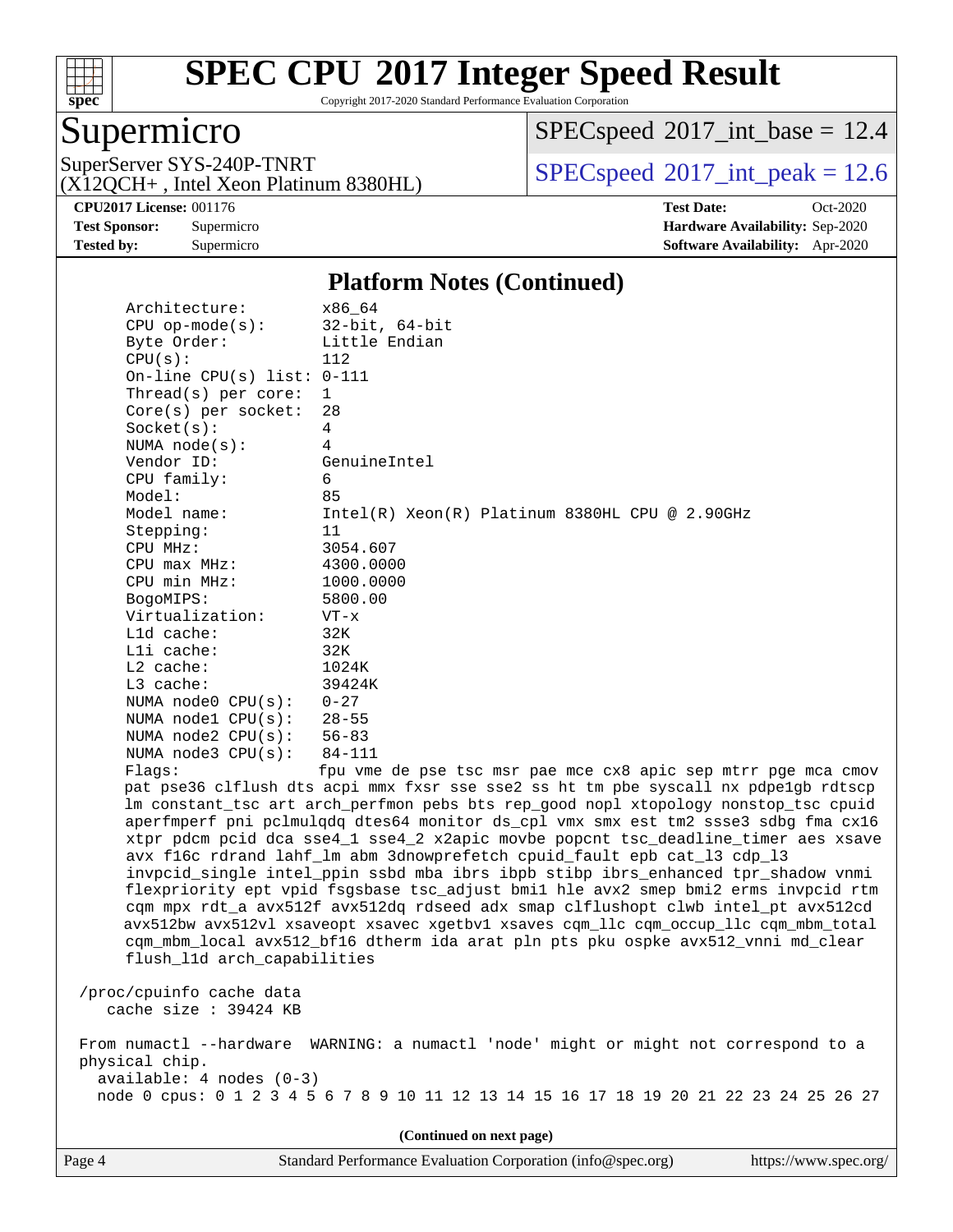

Copyright 2017-2020 Standard Performance Evaluation Corporation

### Supermicro

 $SPECspeed^{\circ}2017\_int\_base = 12.4$  $SPECspeed^{\circ}2017\_int\_base = 12.4$ 

(X12QCH+ , Intel Xeon Platinum 8380HL)

SuperServer SYS-240P-TNRT  $SPPC speed^{\circ}2017$  int peak = 12.6

**[CPU2017 License:](http://www.spec.org/auto/cpu2017/Docs/result-fields.html#CPU2017License)** 001176 **[Test Date:](http://www.spec.org/auto/cpu2017/Docs/result-fields.html#TestDate)** Oct-2020 **[Test Sponsor:](http://www.spec.org/auto/cpu2017/Docs/result-fields.html#TestSponsor)** Supermicro **[Hardware Availability:](http://www.spec.org/auto/cpu2017/Docs/result-fields.html#HardwareAvailability)** Sep-2020 **[Tested by:](http://www.spec.org/auto/cpu2017/Docs/result-fields.html#Testedby)** Supermicro **[Software Availability:](http://www.spec.org/auto/cpu2017/Docs/result-fields.html#SoftwareAvailability)** Apr-2020

#### **[Platform Notes \(Continued\)](http://www.spec.org/auto/cpu2017/Docs/result-fields.html#PlatformNotes)**

Page 5 Standard Performance Evaluation Corporation [\(info@spec.org\)](mailto:info@spec.org) <https://www.spec.org/> node 0 size: 772677 MB node 0 free: 772314 MB node 1 cpus: 28 29 30 31 32 33 34 35 36 37 38 39 40 41 42 43 44 45 46 47 48 49 50 51 52 53 54 55 node 1 size: 774109 MB node 1 free: 773809 MB node 2 cpus: 56 57 58 59 60 61 62 63 64 65 66 67 68 69 70 71 72 73 74 75 76 77 78 79 80 81 82 83 node 2 size: 774137 MB node 2 free: 772336 MB node 3 cpus: 84 85 86 87 88 89 90 91 92 93 94 95 96 97 98 99 100 101 102 103 104 105 106 107 108 109 110 111 node 3 size: 774136 MB node 3 free: 773802 MB node distances: node 0 1 2 3 0: 10 20 20 20 1: 20 10 20 20 2: 20 20 10 20 3: 20 20 20 10 From /proc/meminfo MemTotal: 3169342504 kB HugePages Total: 0 Hugepagesize: 2048 kB From /etc/\*release\* /etc/\*version\* os-release: NAME="Red Hat Enterprise Linux" VERSION="8.2 (Ootpa)" ID="rhel" ID\_LIKE="fedora" VERSION\_ID="8.2" PLATFORM\_ID="platform:el8" PRETTY\_NAME="Red Hat Enterprise Linux 8.2 (Ootpa)" ANSI\_COLOR="0;31" redhat-release: Red Hat Enterprise Linux release 8.2 (Ootpa) system-release: Red Hat Enterprise Linux release 8.2 (Ootpa) system-release-cpe: cpe:/o:redhat:enterprise\_linux:8.2:ga uname -a: Linux X12QCH-01 4.18.0-193.el8.x86\_64 #1 SMP Fri Mar 27 14:35:58 UTC 2020 x86\_64 x86\_64 x86\_64 GNU/Linux Kernel self-reported vulnerability status: itlb\_multihit: Not affected **(Continued on next page)**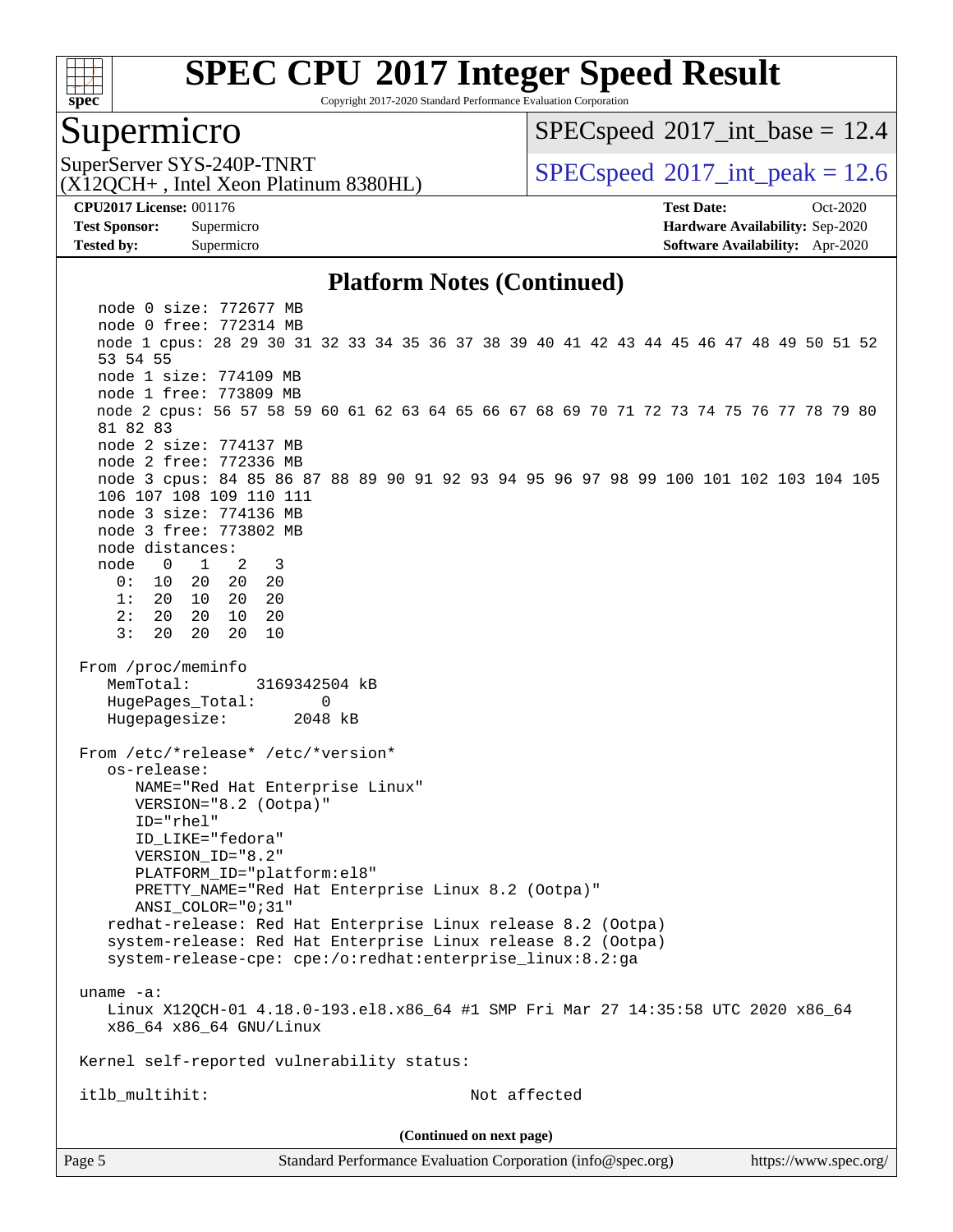

Copyright 2017-2020 Standard Performance Evaluation Corporation

#### Supermicro

 $SPECspeed^{\circ}2017\_int\_base = 12.4$  $SPECspeed^{\circ}2017\_int\_base = 12.4$ 

(X12QCH+ , Intel Xeon Platinum 8380HL)

SuperServer SYS-240P-TNRT  $SUS - 240P$ -TNRT  $SPEC speed^{\circ}2017$ \_int\_peak = 12.6

**[Tested by:](http://www.spec.org/auto/cpu2017/Docs/result-fields.html#Testedby)** Supermicro **[Software Availability:](http://www.spec.org/auto/cpu2017/Docs/result-fields.html#SoftwareAvailability)** Apr-2020

**[CPU2017 License:](http://www.spec.org/auto/cpu2017/Docs/result-fields.html#CPU2017License)** 001176 **[Test Date:](http://www.spec.org/auto/cpu2017/Docs/result-fields.html#TestDate)** Oct-2020 **[Test Sponsor:](http://www.spec.org/auto/cpu2017/Docs/result-fields.html#TestSponsor)** Supermicro **[Hardware Availability:](http://www.spec.org/auto/cpu2017/Docs/result-fields.html#HardwareAvailability)** Sep-2020

#### **[Platform Notes \(Continued\)](http://www.spec.org/auto/cpu2017/Docs/result-fields.html#PlatformNotes)**

 CVE-2018-3620 (L1 Terminal Fault): Not affected Microarchitectural Data Sampling: Not affected CVE-2017-5754 (Meltdown): Not affected CVE-2018-3639 (Speculative Store Bypass): Mitigation: Speculative Store Bypass disabled via prctl and seccomp CVE-2017-5753 (Spectre variant 1): Mitigation: usercopy/swapgs barriers and \_\_user pointer sanitization CVE-2017-5715 (Spectre variant 2): Mitigation: Enhanced IBRS, IBPB: conditional, RSB filling tsx\_async\_abort: Not affected run-level 3 Oct 13 01:56 SPEC is set to: /home/cpu2017 Filesystem Type Size Used Avail Use% Mounted on /dev/mapper/rhel-home xfs 125G 11G 114G 9% /home From /sys/devices/virtual/dmi/id BIOS: American Megatrends International, LLC. 1.0 09/02/2020 Vendor: Supermicro Product: Super Server Product Family: Family Serial: 0123456789 Additional information from dmidecode follows. WARNING: Use caution when you interpret this section. The 'dmidecode' program reads system data which is "intended to allow hardware to be accurately determined", but the intent may not be met, as there are frequent changes to hardware, firmware, and the "DMTF SMBIOS" standard. Memory: 48x Samsung M393A8G40AB2-CWE 64 GB 2 rank 3200 (End of data from sysinfo program) **[Compiler Version Notes](http://www.spec.org/auto/cpu2017/Docs/result-fields.html#CompilerVersionNotes)** ============================================================================== C | 600.perlbench\_s(base) 602.gcc\_s(base, peak) 605.mcf\_s(base, peak) | 625.x264\_s(base, peak) 657.xz\_s(base, peak) ------------------------------------------------------------------------------ Intel(R) C Compiler for applications running on Intel(R) 64, Version 2021.1 NextGen Build 20200304 Copyright (C) 1985-2020 Intel Corporation. All rights reserved. ------------------------------------------------------------------------------ ============================================================================== C | 600.perlbench s(peak) **(Continued on next page)**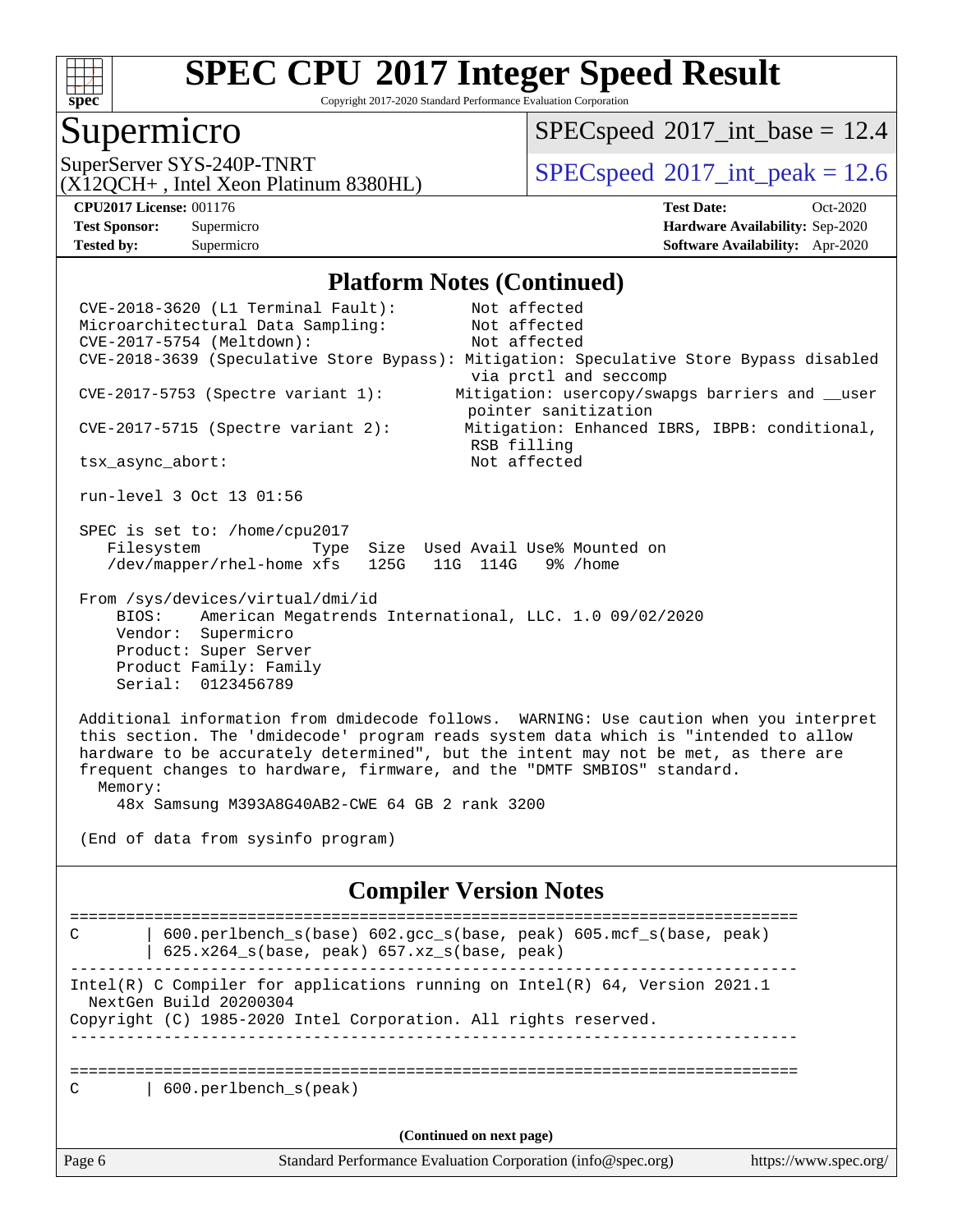

Copyright 2017-2020 Standard Performance Evaluation Corporation

### Supermicro

 $SPEC speed$ <sup>®</sup> $2017$ \_int\_base = 12.4

(X12QCH+ , Intel Xeon Platinum 8380HL)

SuperServer SYS-240P-TNRT  $SPI20CH_{\perp}$  Jatel Yoga Platinum 8380H

**[CPU2017 License:](http://www.spec.org/auto/cpu2017/Docs/result-fields.html#CPU2017License)** 001176 **[Test Date:](http://www.spec.org/auto/cpu2017/Docs/result-fields.html#TestDate)** Oct-2020 **[Test Sponsor:](http://www.spec.org/auto/cpu2017/Docs/result-fields.html#TestSponsor)** Supermicro **[Hardware Availability:](http://www.spec.org/auto/cpu2017/Docs/result-fields.html#HardwareAvailability)** Sep-2020 **[Tested by:](http://www.spec.org/auto/cpu2017/Docs/result-fields.html#Testedby)** Supermicro **[Software Availability:](http://www.spec.org/auto/cpu2017/Docs/result-fields.html#SoftwareAvailability)** Apr-2020

#### **[Compiler Version Notes \(Continued\)](http://www.spec.org/auto/cpu2017/Docs/result-fields.html#CompilerVersionNotes)**

|               | Intel(R) C Intel(R) 64 Compiler for applications running on Intel(R) 64,<br>Version 19.1.1.217 Build 20200306<br>Copyright (C) 1985-2020 Intel Corporation. All rights reserved. |
|---------------|----------------------------------------------------------------------------------------------------------------------------------------------------------------------------------|
|               |                                                                                                                                                                                  |
|               |                                                                                                                                                                                  |
| С             | 600.perlbench_s(base) 602.gcc_s(base, peak) 605.mcf_s(base, peak)                                                                                                                |
|               | $625.x264_s(base, peak) 657.xz_s(base, peak)$                                                                                                                                    |
|               | Intel(R) C Compiler for applications running on Intel(R) $64$ , Version 2021.1                                                                                                   |
|               | NextGen Build 20200304                                                                                                                                                           |
|               | Copyright (C) 1985-2020 Intel Corporation. All rights reserved.                                                                                                                  |
|               |                                                                                                                                                                                  |
|               |                                                                                                                                                                                  |
| C.            | 600.perlbench_s(peak)                                                                                                                                                            |
|               | Intel(R) C Intel(R) 64 Compiler for applications running on Intel(R) 64,                                                                                                         |
|               | Version 19.1.1.217 Build 20200306                                                                                                                                                |
|               | Copyright (C) 1985-2020 Intel Corporation. All rights reserved.                                                                                                                  |
|               |                                                                                                                                                                                  |
| $C++$         | 620.omnetpp_s(base, peak) 623.xalancbmk_s(base, peak)                                                                                                                            |
|               | 631.deepsjeng_s(base, peak) 641.leela_s(base, peak)                                                                                                                              |
|               | Intel(R) C++ Compiler for applications running on Intel(R) 64, Version 2021.1                                                                                                    |
|               | NextGen Build 20200304                                                                                                                                                           |
|               | Copyright (C) 1985-2020 Intel Corporation. All rights reserved.                                                                                                                  |
|               |                                                                                                                                                                                  |
|               |                                                                                                                                                                                  |
|               | Fortran   648. exchange2_s(base, peak)                                                                                                                                           |
|               | $Intel(R)$ Fortran Intel(R) 64 Compiler for applications running on Intel(R)                                                                                                     |
|               | 64, Version 19.1.1.217 Build 20200306                                                                                                                                            |
|               | Copyright (C) 1985-2020 Intel Corporation. All rights reserved.                                                                                                                  |
|               |                                                                                                                                                                                  |
|               |                                                                                                                                                                                  |
|               | <b>Base Compiler Invocation</b>                                                                                                                                                  |
| C benchmarks: |                                                                                                                                                                                  |
| icc           |                                                                                                                                                                                  |
|               |                                                                                                                                                                                  |
|               |                                                                                                                                                                                  |

**(Continued on next page)**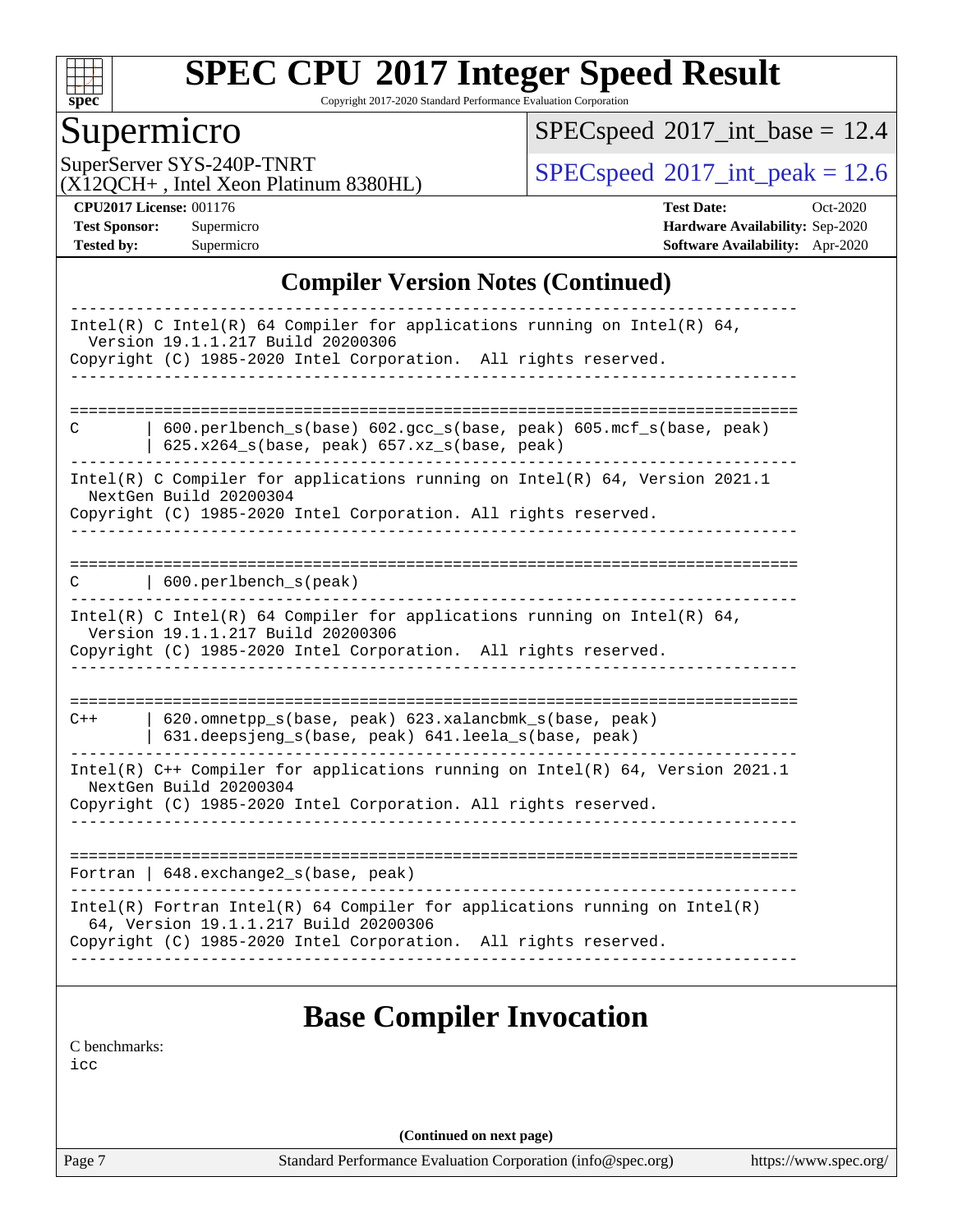

Copyright 2017-2020 Standard Performance Evaluation Corporation

### Supermicro

 $SPECspeed^{\circ}2017\_int\_base = 12.4$  $SPECspeed^{\circ}2017\_int\_base = 12.4$ 

(X12QCH+ , Intel Xeon Platinum 8380HL)

SuperServer SYS-240P-TNRT  $SPPC speed^{\circ}2017$  int peak = 12.6

**[CPU2017 License:](http://www.spec.org/auto/cpu2017/Docs/result-fields.html#CPU2017License)** 001176 **[Test Date:](http://www.spec.org/auto/cpu2017/Docs/result-fields.html#TestDate)** Oct-2020 **[Test Sponsor:](http://www.spec.org/auto/cpu2017/Docs/result-fields.html#TestSponsor)** Supermicro **[Hardware Availability:](http://www.spec.org/auto/cpu2017/Docs/result-fields.html#HardwareAvailability)** Sep-2020 **[Tested by:](http://www.spec.org/auto/cpu2017/Docs/result-fields.html#Testedby)** Supermicro **[Software Availability:](http://www.spec.org/auto/cpu2017/Docs/result-fields.html#SoftwareAvailability)** Apr-2020

## **[Base Compiler Invocation \(Continued\)](http://www.spec.org/auto/cpu2017/Docs/result-fields.html#BaseCompilerInvocation)**

[C++ benchmarks:](http://www.spec.org/auto/cpu2017/Docs/result-fields.html#CXXbenchmarks) [icpc](http://www.spec.org/cpu2017/results/res2020q4/cpu2017-20201012-24187.flags.html#user_CXXbase_intel_icpc_c510b6838c7f56d33e37e94d029a35b4a7bccf4766a728ee175e80a419847e808290a9b78be685c44ab727ea267ec2f070ec5dc83b407c0218cded6866a35d07)

[Fortran benchmarks](http://www.spec.org/auto/cpu2017/Docs/result-fields.html#Fortranbenchmarks): [ifort](http://www.spec.org/cpu2017/results/res2020q4/cpu2017-20201012-24187.flags.html#user_FCbase_intel_ifort_8111460550e3ca792625aed983ce982f94888b8b503583aa7ba2b8303487b4d8a21a13e7191a45c5fd58ff318f48f9492884d4413fa793fd88dd292cad7027ca)

### **[Base Portability Flags](http://www.spec.org/auto/cpu2017/Docs/result-fields.html#BasePortabilityFlags)**

 600.perlbench\_s: [-DSPEC\\_LP64](http://www.spec.org/cpu2017/results/res2020q4/cpu2017-20201012-24187.flags.html#b600.perlbench_s_basePORTABILITY_DSPEC_LP64) [-DSPEC\\_LINUX\\_X64](http://www.spec.org/cpu2017/results/res2020q4/cpu2017-20201012-24187.flags.html#b600.perlbench_s_baseCPORTABILITY_DSPEC_LINUX_X64) 602.gcc\_s: [-DSPEC\\_LP64](http://www.spec.org/cpu2017/results/res2020q4/cpu2017-20201012-24187.flags.html#suite_basePORTABILITY602_gcc_s_DSPEC_LP64) 605.mcf\_s: [-DSPEC\\_LP64](http://www.spec.org/cpu2017/results/res2020q4/cpu2017-20201012-24187.flags.html#suite_basePORTABILITY605_mcf_s_DSPEC_LP64) 620.omnetpp\_s: [-DSPEC\\_LP64](http://www.spec.org/cpu2017/results/res2020q4/cpu2017-20201012-24187.flags.html#suite_basePORTABILITY620_omnetpp_s_DSPEC_LP64) 623.xalancbmk\_s: [-DSPEC\\_LP64](http://www.spec.org/cpu2017/results/res2020q4/cpu2017-20201012-24187.flags.html#suite_basePORTABILITY623_xalancbmk_s_DSPEC_LP64) [-DSPEC\\_LINUX](http://www.spec.org/cpu2017/results/res2020q4/cpu2017-20201012-24187.flags.html#b623.xalancbmk_s_baseCXXPORTABILITY_DSPEC_LINUX) 625.x264\_s: [-DSPEC\\_LP64](http://www.spec.org/cpu2017/results/res2020q4/cpu2017-20201012-24187.flags.html#suite_basePORTABILITY625_x264_s_DSPEC_LP64) 631.deepsjeng\_s: [-DSPEC\\_LP64](http://www.spec.org/cpu2017/results/res2020q4/cpu2017-20201012-24187.flags.html#suite_basePORTABILITY631_deepsjeng_s_DSPEC_LP64) 641.leela\_s: [-DSPEC\\_LP64](http://www.spec.org/cpu2017/results/res2020q4/cpu2017-20201012-24187.flags.html#suite_basePORTABILITY641_leela_s_DSPEC_LP64) 648.exchange2\_s: [-DSPEC\\_LP64](http://www.spec.org/cpu2017/results/res2020q4/cpu2017-20201012-24187.flags.html#suite_basePORTABILITY648_exchange2_s_DSPEC_LP64) 657.xz\_s: [-DSPEC\\_LP64](http://www.spec.org/cpu2017/results/res2020q4/cpu2017-20201012-24187.flags.html#suite_basePORTABILITY657_xz_s_DSPEC_LP64)

### **[Base Optimization Flags](http://www.spec.org/auto/cpu2017/Docs/result-fields.html#BaseOptimizationFlags)**

#### [C benchmarks](http://www.spec.org/auto/cpu2017/Docs/result-fields.html#Cbenchmarks):

[-m64](http://www.spec.org/cpu2017/results/res2020q4/cpu2017-20201012-24187.flags.html#user_CCbase_m64-icc) [-qnextgen](http://www.spec.org/cpu2017/results/res2020q4/cpu2017-20201012-24187.flags.html#user_CCbase_f-qnextgen) [-std=c11](http://www.spec.org/cpu2017/results/res2020q4/cpu2017-20201012-24187.flags.html#user_CCbase_std-icc-std_0e1c27790398a4642dfca32ffe6c27b5796f9c2d2676156f2e42c9c44eaad0c049b1cdb667a270c34d979996257aeb8fc440bfb01818dbc9357bd9d174cb8524) [-Wl,-plugin-opt=-x86-branches-within-32B-boundaries](http://www.spec.org/cpu2017/results/res2020q4/cpu2017-20201012-24187.flags.html#user_CCbase_f-x86-branches-within-32B-boundaries_0098b4e4317ae60947b7b728078a624952a08ac37a3c797dfb4ffeb399e0c61a9dd0f2f44ce917e9361fb9076ccb15e7824594512dd315205382d84209e912f3) [-Wl,-z,muldefs](http://www.spec.org/cpu2017/results/res2020q4/cpu2017-20201012-24187.flags.html#user_CCbase_link_force_multiple1_b4cbdb97b34bdee9ceefcfe54f4c8ea74255f0b02a4b23e853cdb0e18eb4525ac79b5a88067c842dd0ee6996c24547a27a4b99331201badda8798ef8a743f577) [-xCORE-AVX512](http://www.spec.org/cpu2017/results/res2020q4/cpu2017-20201012-24187.flags.html#user_CCbase_f-xCORE-AVX512) [-O3](http://www.spec.org/cpu2017/results/res2020q4/cpu2017-20201012-24187.flags.html#user_CCbase_f-O3) [-ffast-math](http://www.spec.org/cpu2017/results/res2020q4/cpu2017-20201012-24187.flags.html#user_CCbase_f-ffast-math) [-flto](http://www.spec.org/cpu2017/results/res2020q4/cpu2017-20201012-24187.flags.html#user_CCbase_f-flto) [-mfpmath=sse](http://www.spec.org/cpu2017/results/res2020q4/cpu2017-20201012-24187.flags.html#user_CCbase_f-mfpmath_70eb8fac26bde974f8ab713bc9086c5621c0b8d2f6c86f38af0bd7062540daf19db5f3a066d8c6684be05d84c9b6322eb3b5be6619d967835195b93d6c02afa1) [-funroll-loops](http://www.spec.org/cpu2017/results/res2020q4/cpu2017-20201012-24187.flags.html#user_CCbase_f-funroll-loops) [-fuse-ld=gold](http://www.spec.org/cpu2017/results/res2020q4/cpu2017-20201012-24187.flags.html#user_CCbase_f-fuse-ld_920b3586e2b8c6e0748b9c84fa9b744736ba725a32cab14ad8f3d4ad28eecb2f59d1144823d2e17006539a88734fe1fc08fc3035f7676166309105a78aaabc32) [-qopt-mem-layout-trans=4](http://www.spec.org/cpu2017/results/res2020q4/cpu2017-20201012-24187.flags.html#user_CCbase_f-qopt-mem-layout-trans_fa39e755916c150a61361b7846f310bcdf6f04e385ef281cadf3647acec3f0ae266d1a1d22d972a7087a248fd4e6ca390a3634700869573d231a252c784941a8) [-fopenmp](http://www.spec.org/cpu2017/results/res2020q4/cpu2017-20201012-24187.flags.html#user_CCbase_fopenmp_5aa2e47ce4f2ef030ba5d12d5a7a9c4e57167333d78243fcadb80b48d5abb78ff19333f8478e0b2a41e63049eb285965c145ccab7b93db7d0c4d59e4dc6f5591) [-DSPEC\\_OPENMP](http://www.spec.org/cpu2017/results/res2020q4/cpu2017-20201012-24187.flags.html#suite_CCbase_DSPEC_OPENMP) [-L/usr/local/jemalloc64-5.0.1/lib](http://www.spec.org/cpu2017/results/res2020q4/cpu2017-20201012-24187.flags.html#user_CCbase_jemalloc_link_path64_1_cc289568b1a6c0fd3b62c91b824c27fcb5af5e8098e6ad028160d21144ef1b8aef3170d2acf0bee98a8da324cfe4f67d0a3d0c4cc4673d993d694dc2a0df248b) [-ljemalloc](http://www.spec.org/cpu2017/results/res2020q4/cpu2017-20201012-24187.flags.html#user_CCbase_jemalloc_link_lib_d1249b907c500fa1c0672f44f562e3d0f79738ae9e3c4a9c376d49f265a04b9c99b167ecedbf6711b3085be911c67ff61f150a17b3472be731631ba4d0471706)

#### [C++ benchmarks:](http://www.spec.org/auto/cpu2017/Docs/result-fields.html#CXXbenchmarks)

```
-m64 -qnextgen -Wl,-plugin-opt=-x86-branches-within-32B-boundaries
-Wl,-z,muldefs -xCORE-AVX512 -O3 -ffast-math -flto -mfpmath=sse
-funroll-loops -fuse-ld=gold -qopt-mem-layout-trans=4
-L/usr/local/IntelCompiler19/compilers_and_libraries_2020.1.217/linux/compiler/lib/intel64_lin
-lqkmalloc
```
#### [Fortran benchmarks:](http://www.spec.org/auto/cpu2017/Docs/result-fields.html#Fortranbenchmarks)

```
-m64 -Wl,-plugin-opt=-x86-branches-within-32B-boundaries -xCORE-AVX512
-O3 -ipo -no-prec-div -qopt-mem-layout-trans=4
-nostandard-realloc-lhs -align array32byte
-mbranches-within-32B-boundaries
```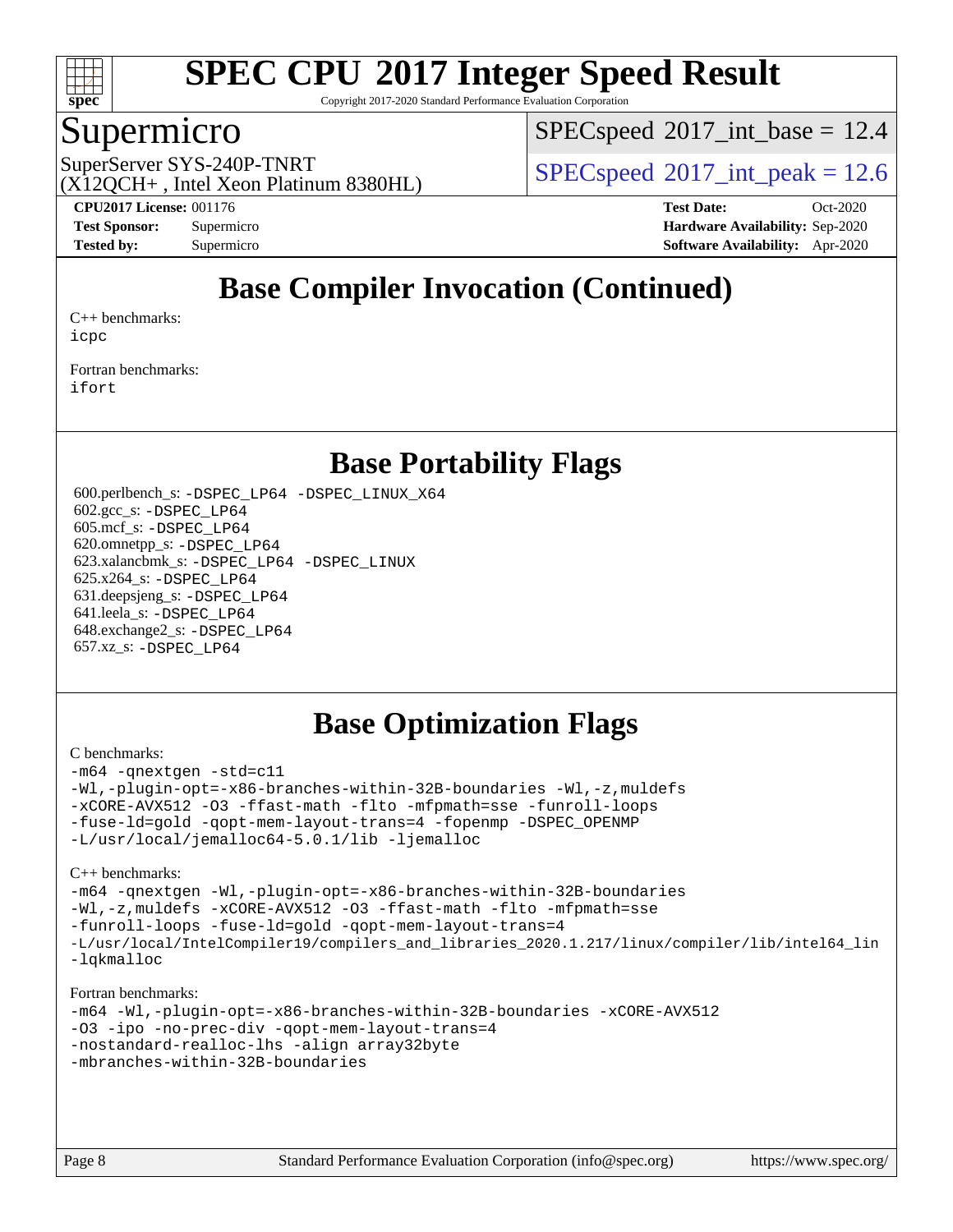

Copyright 2017-2020 Standard Performance Evaluation Corporation

### Supermicro

 $SPECspeed^{\circ}2017\_int\_base = 12.4$  $SPECspeed^{\circ}2017\_int\_base = 12.4$ 

(X12QCH+ , Intel Xeon Platinum 8380HL)

SuperServer SYS-240P-TNRT  $SUS - 240P$ -TNRT  $SPEC speed^{\circ}2017$  int peak = 12.6

**[CPU2017 License:](http://www.spec.org/auto/cpu2017/Docs/result-fields.html#CPU2017License)** 001176 **[Test Date:](http://www.spec.org/auto/cpu2017/Docs/result-fields.html#TestDate)** Oct-2020 **[Test Sponsor:](http://www.spec.org/auto/cpu2017/Docs/result-fields.html#TestSponsor)** Supermicro **[Hardware Availability:](http://www.spec.org/auto/cpu2017/Docs/result-fields.html#HardwareAvailability)** Sep-2020 **[Tested by:](http://www.spec.org/auto/cpu2017/Docs/result-fields.html#Testedby)** Supermicro **[Software Availability:](http://www.spec.org/auto/cpu2017/Docs/result-fields.html#SoftwareAvailability)** Apr-2020

## **[Peak Compiler Invocation](http://www.spec.org/auto/cpu2017/Docs/result-fields.html#PeakCompilerInvocation)**

[C benchmarks](http://www.spec.org/auto/cpu2017/Docs/result-fields.html#Cbenchmarks):

[icc](http://www.spec.org/cpu2017/results/res2020q4/cpu2017-20201012-24187.flags.html#user_CCpeak_intel_icc_66fc1ee009f7361af1fbd72ca7dcefbb700085f36577c54f309893dd4ec40d12360134090235512931783d35fd58c0460139e722d5067c5574d8eaf2b3e37e92)

[C++ benchmarks](http://www.spec.org/auto/cpu2017/Docs/result-fields.html#CXXbenchmarks): [icpc](http://www.spec.org/cpu2017/results/res2020q4/cpu2017-20201012-24187.flags.html#user_CXXpeak_intel_icpc_c510b6838c7f56d33e37e94d029a35b4a7bccf4766a728ee175e80a419847e808290a9b78be685c44ab727ea267ec2f070ec5dc83b407c0218cded6866a35d07)

[Fortran benchmarks:](http://www.spec.org/auto/cpu2017/Docs/result-fields.html#Fortranbenchmarks) [ifort](http://www.spec.org/cpu2017/results/res2020q4/cpu2017-20201012-24187.flags.html#user_FCpeak_intel_ifort_8111460550e3ca792625aed983ce982f94888b8b503583aa7ba2b8303487b4d8a21a13e7191a45c5fd58ff318f48f9492884d4413fa793fd88dd292cad7027ca)

### **[Peak Portability Flags](http://www.spec.org/auto/cpu2017/Docs/result-fields.html#PeakPortabilityFlags)**

 600.perlbench\_s: [-DSPEC\\_LP64](http://www.spec.org/cpu2017/results/res2020q4/cpu2017-20201012-24187.flags.html#b600.perlbench_s_peakPORTABILITY_DSPEC_LP64) [-DSPEC\\_LINUX\\_X64](http://www.spec.org/cpu2017/results/res2020q4/cpu2017-20201012-24187.flags.html#b600.perlbench_s_peakCPORTABILITY_DSPEC_LINUX_X64) 602.gcc\_s: [-DSPEC\\_LP64](http://www.spec.org/cpu2017/results/res2020q4/cpu2017-20201012-24187.flags.html#suite_peakCCLD602_gcc_s_DSPEC_LP64)(\*) [-DSPEC\\_LP64](http://www.spec.org/cpu2017/results/res2020q4/cpu2017-20201012-24187.flags.html#suite_peakPORTABILITY602_gcc_s_DSPEC_LP64) 605.mcf\_s: [-DSPEC\\_LP64](http://www.spec.org/cpu2017/results/res2020q4/cpu2017-20201012-24187.flags.html#suite_peakPORTABILITY605_mcf_s_DSPEC_LP64) 620.omnetpp\_s: [-DSPEC\\_LP64](http://www.spec.org/cpu2017/results/res2020q4/cpu2017-20201012-24187.flags.html#suite_peakPORTABILITY620_omnetpp_s_DSPEC_LP64) 623.xalancbmk\_s: [-DSPEC\\_LP64](http://www.spec.org/cpu2017/results/res2020q4/cpu2017-20201012-24187.flags.html#suite_peakPORTABILITY623_xalancbmk_s_DSPEC_LP64) [-DSPEC\\_LINUX](http://www.spec.org/cpu2017/results/res2020q4/cpu2017-20201012-24187.flags.html#b623.xalancbmk_s_peakCXXPORTABILITY_DSPEC_LINUX) 625.x264\_s: [-DSPEC\\_LP64](http://www.spec.org/cpu2017/results/res2020q4/cpu2017-20201012-24187.flags.html#suite_peakPORTABILITY625_x264_s_DSPEC_LP64) 631.deepsjeng\_s: [-DSPEC\\_LP64](http://www.spec.org/cpu2017/results/res2020q4/cpu2017-20201012-24187.flags.html#suite_peakPORTABILITY631_deepsjeng_s_DSPEC_LP64) 641.leela\_s: [-DSPEC\\_LP64](http://www.spec.org/cpu2017/results/res2020q4/cpu2017-20201012-24187.flags.html#suite_peakPORTABILITY641_leela_s_DSPEC_LP64) 648.exchange2\_s: [-DSPEC\\_LP64](http://www.spec.org/cpu2017/results/res2020q4/cpu2017-20201012-24187.flags.html#suite_peakPORTABILITY648_exchange2_s_DSPEC_LP64) 657.xz\_s: [-DSPEC\\_LP64](http://www.spec.org/cpu2017/results/res2020q4/cpu2017-20201012-24187.flags.html#suite_peakPORTABILITY657_xz_s_DSPEC_LP64)

(\*) Indicates a portability flag that was found in a non-portability variable.

# **[Peak Optimization Flags](http://www.spec.org/auto/cpu2017/Docs/result-fields.html#PeakOptimizationFlags)**

[C benchmarks](http://www.spec.org/auto/cpu2017/Docs/result-fields.html#Cbenchmarks):

```
 600.perlbench_s: -Wl,-z,muldefs -prof-gen(pass 1) -prof-use(pass 2)
-xCORE-AVX512 -ipo -O3 -no-prec-div
-qopt-mem-layout-trans=4 -fno-strict-overflow
-mbranches-within-32B-boundaries
-L/usr/local/jemalloc64-5.0.1/lib -ljemalloc
```

```
 602.gcc_s: -m64 -qnextgen -std=c11 -fuse-ld=gold
-Wl,-plugin-opt=-x86-branches-within-32B-boundaries
-Wl,-z,muldefs -fprofile-generate(pass 1)
-fprofile-use=default.profdata(pass 2) -xCORE-AVX512 -flto
-Ofast(pass 1) -O3 -ffast-math -qopt-mem-layout-trans=4
-L/usr/local/jemalloc64-5.0.1/lib -ljemalloc
```
**(Continued on next page)**